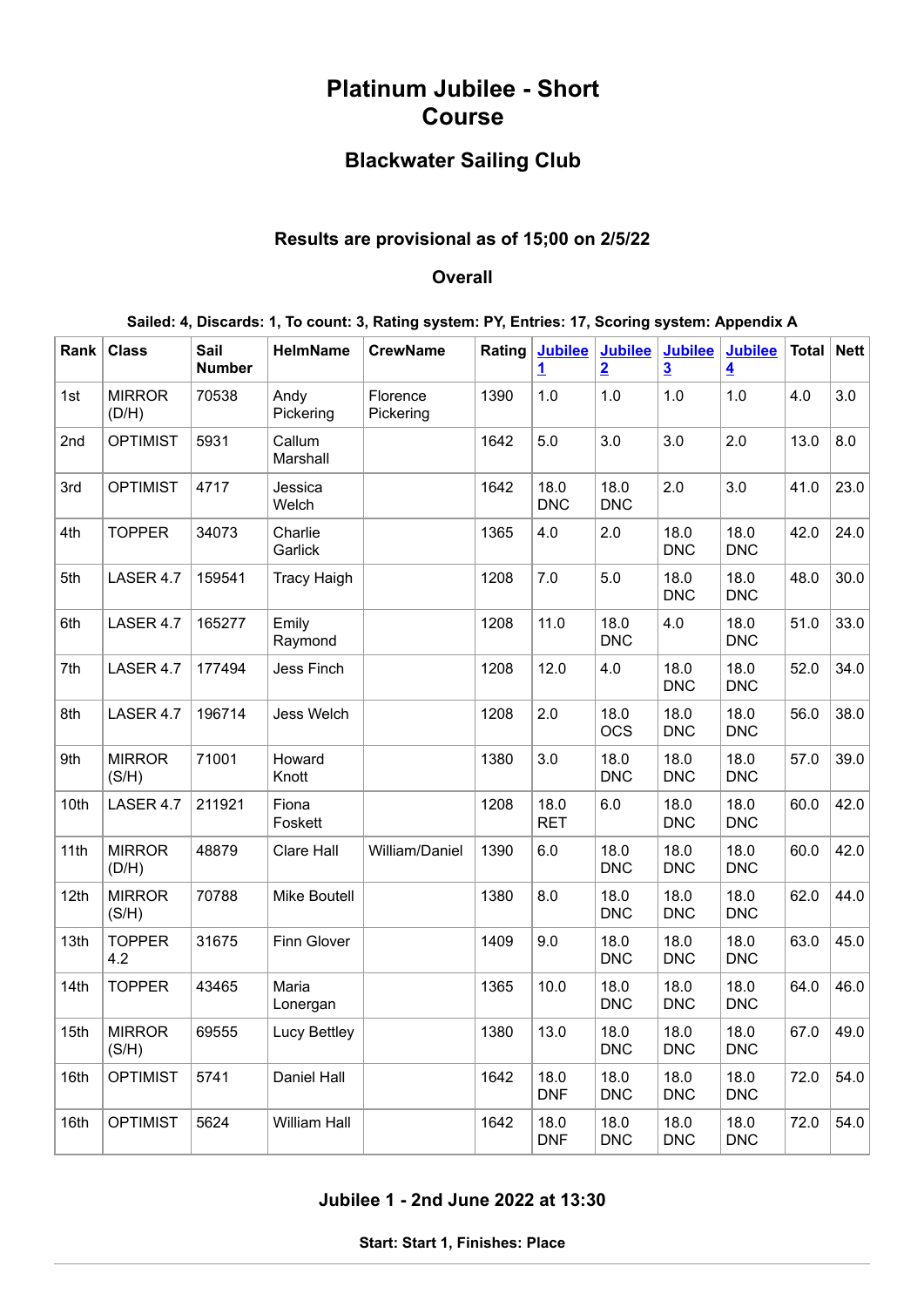| Rank                    | <b>Class</b>           | <b>Sail</b><br><b>Number</b> | <b>HelmName</b>     | <b>CrewName</b>       | Rating | <b>Start</b> | <b>Finish</b> | <b>Elapsed</b> | Corrected | <b>Points</b> |
|-------------------------|------------------------|------------------------------|---------------------|-----------------------|--------|--------------|---------------|----------------|-----------|---------------|
| $\mathbf{1}$            | <b>MIRROR</b><br>(D/H) | 70538                        | Andy<br>Pickering   | Florence<br>Pickering | 1390   | 13:33        | 14:32:14      | 0:59:14        | 0:42:37   | 1.0           |
| $\overline{c}$          | LASER 4.7              | 196714                       | Jess Welch          |                       | 1208   | 13:33        | 14:26:49      | 0:53:49        | 0:44:33   | 2.0           |
| 3                       | <b>MIRROR</b><br>(S/H) | 71001                        | Howard<br>Knott     |                       | 1380   | 13:33        | 14:37:12      | 1:04:12        | 0:46:31   | 3.0           |
| $\overline{\mathbf{4}}$ | <b>TOPPER</b>          | 34073                        | Charlie<br>Garlick  |                       | 1365   | 13:33        | 14:36:37      | 1:03:37        | 0:46:36   | 4.0           |
| 5                       | <b>OPTIMIST</b>        | 5931                         | Callum<br>Marshall  |                       | 1642   | 13:33        | 14:51:41      | 1:18:41        | 0:47:55   | 5.0           |
| 6                       | <b>MIRROR</b><br>(D/H) | 48879                        | Clare Hall          | William/Daniel        | 1390   | 13:33        | 14:41:06      | 1:08:06        | 0:49:00   | 6.0           |
| $\overline{7}$          | LASER 4.7              | 159541                       | <b>Tracy Haigh</b>  |                       | 1208   | 13:33        | 14:33:25      | 1:00:25        | 0:50:01   | 7.0           |
| 8                       | <b>MIRROR</b><br>(S/H) | 70788                        | Mike Boutell        |                       | 1380   | 13:33        | 14:42:46      | 1:09:46        | 0:50:33   | 8.0           |
| 9                       | <b>TOPPER</b><br>4.2   | 31675                        | Finn Glover         |                       | 1409   | 13:33        | 14:45:03      | 1:12:03        | 0:51:08   | 9.0           |
| 10                      | <b>TOPPER</b>          | 43465                        | Maria<br>Lonergan   |                       | 1365   | 13:33        | 14:45:58      | 1:12:58        | 0:53:27   | 10.0          |
| 11                      | LASER 4.7              | 165277                       | Emily<br>Raymond    |                       | 1208   | 13:33        | 14:37:46      | 1:04:46        | 0:53:37   | 11.0          |
| 12                      | LASER 4.7              | 177494                       | Jess Finch          |                       | 1208   | 13:33        | 14:42:00      | 1:09:00        | 0:57:07   | 12.0          |
| 13                      | <b>MIRROR</b><br>(S/H) | 69555                        | Lucy Bettley        |                       | 1380   | 13:33        | 14:51:52      | 1:18:52        | 0:57:09   | 13.0          |
| 14                      | LASER 4.7              | 211921                       | Fiona<br>Foskett    |                       | 1208   |              |               | <b>RET</b>     |           | 18.0          |
| 14                      | <b>OPTIMIST</b>        | 5741                         | Daniel Hall         |                       | 1642   | 13:33        | 14:43:14      | <b>DNF</b>     |           | 18.0          |
| 14                      | <b>OPTIMIST</b>        | 5624                         | <b>William Hall</b> |                       | 1642   | 13:33        |               | <b>DNF</b>     |           | 18.0          |

### **Jubilee 2 - 2nd June 2022 at 13:30**

#### **Start: Start 1, Finishes: Place**

<span id="page-1-0"></span>

| Rank                    | <b>Class</b>           | <b>Sail</b><br><b>Number</b> | <b>HelmName</b>    | <b>CrewName</b>       | Rating | <b>Start</b> | <b>Finish</b> | <b>Elapsed</b> | <b>Corrected</b> | <b>Points</b> |
|-------------------------|------------------------|------------------------------|--------------------|-----------------------|--------|--------------|---------------|----------------|------------------|---------------|
|                         | <b>MIRROR</b><br>(D/H) | 70538                        | Andy<br>Pickering  | Florence<br>Pickering | 1390   | 14:57        | 15:52:42      | 0:55:42        | 0:40:04          | 1.0           |
| 2                       | <b>TOPPER</b>          | 34073                        | Charlie<br>Garlick |                       | 1365   | 14:57        | 15:53:12      | 0:56:12        | 0:41:10          | 2.0           |
| 3                       | <b>OPTIMIST</b>        | 5931                         | Callum<br>Marshall |                       | 1642   | 14:57        | 16:07:15      | 1:10:15        | 0:42:47          | 3.0           |
| $\overline{\mathbf{4}}$ | LASER 4.7              | 177494                       | Jess Finch         |                       | 1208   | 14:57        | 15:49:29      | 0:52:29        | 0:43:27          | 4.0           |
| 5                       | LASER 4.7              | 159541                       | <b>Tracy Haigh</b> |                       | 1208   | 14:57        | 15:50:15      | 0:53:15        | 0:44:05          | 5.0           |
| 6                       | LASER 4.7              | 211921                       | Fiona Foskett      |                       | 1208   | 14:57        | 15:53:18      | 0:56:18        | 0:46:36          | 6.0           |
| 7                       | LASER 4.7              | 196714                       | Jess Welch         |                       | 1208   |              |               | <b>OCS</b>     |                  | 18.0          |

# <span id="page-1-1"></span>**Jubilee 3 - 3rd May 2022 at 14:00**

**Start: Start 1, Finishes: Place**